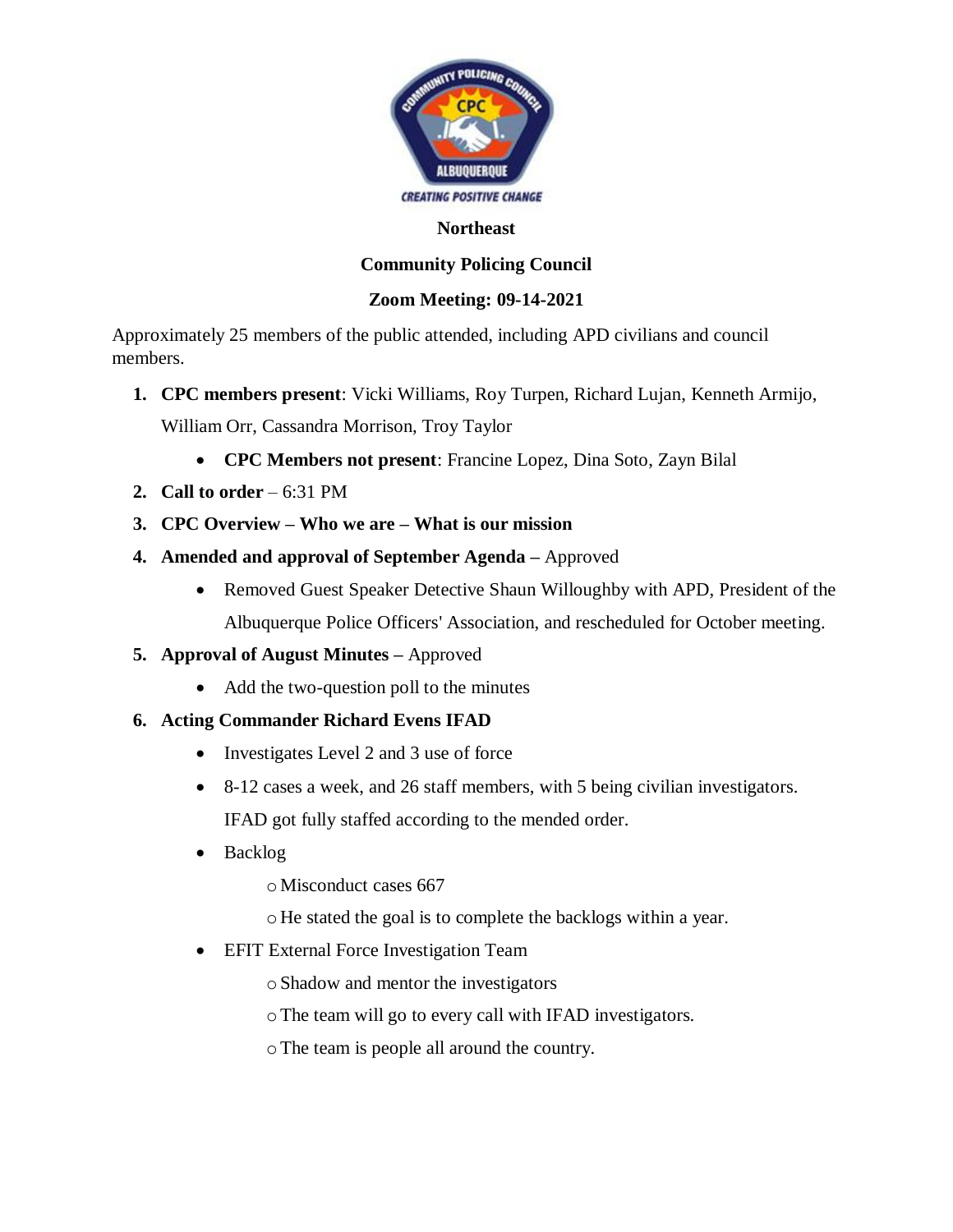oThe EFIT consists of three administrators, a team of three, and one supervisor.

### **7. Old business**

- Continue with zoom meetings.
- The two question poll results from the August meeting
	- o42% yes to in-person meetings
	- o58% no to in-person meetings

# **8. Recommendations Monthly Crime Statistics**

• Pass

# **9. Lt Jennifer Garcia APD Community Engagement Unit**

- This program got created over a year ago and started with school resources officers. They are working with fifteen to twenty schools. There are twenty-eight participating officers.
- There are twenty to twenty-five running the program
- Ambassador Program
	- oEighteen lateral officers are community liaisons for ten identifiable groups underrepresented in the department and didn't have a voice in the past. Members of those communities meet with the cadets and have lunch to talk about their experiences, and they don't tell them what they need from APD; instead, ask what they want from APD.
- **10. Terrence Green -** Discusses his experiences with APD and working with the office of equity and inclusion. They got involved with social justice and organized memorials and protests. Rather than going straight to the police chief, the liaison is supposed to bridge the gap; if they see something or have an issue, they can call the liaison to be the line of communication.

### **11. NE APD update Sgt Dain Symes**

- August 1 -31, 2021
	- 132 Shoplifting/property crime/larceny/fraud/forgery
	- 35 Auto burglary
	- 39 Vandalism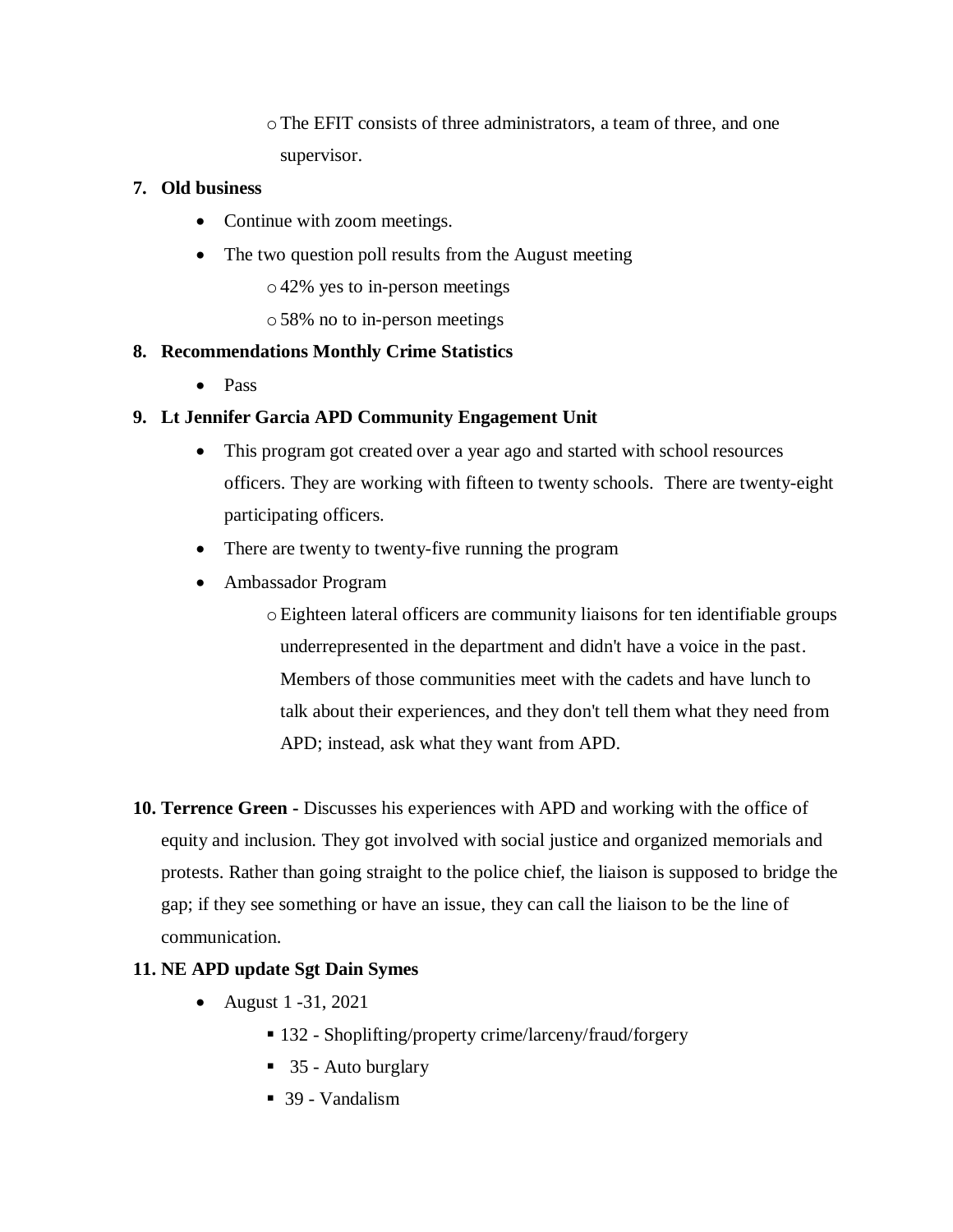- $\blacksquare$  45 Auto theft
- 17 Recovered stolen vehicles
- 40 Commercial burglaries
- 24 Residential burglaries
- 110 Disturbance
- Offenses involving people
	- 277 Family offenses
	- 8 Fight if progress
	- 93 Aggravated assault and battery
	- 47 Robbery all types
	- 9 Criminal sexual penetration
	- 2 Homicide
- Total calls for service  $-7,887$

Use of force statistical data Force per  $1000$  calls = 2.3

- Level  $1 = 1$
- Level  $2 = 10$
- Level  $3 = 7$
- Total  $= 18$ 
	- oUse of force disputes
		- 9 Onsite Suspicious Person/Vehicle
		- $\blacksquare$  8 Disturbance calls
		- 6 Family Disputes
		- 4 Aggravated Assault and Battery
		- 2 Auto thefts/ shoplifting/ Armed robbery/ Suicide/ Continuation of earlier use of force/Wanted person/ Suspicious person or vehicle
		- 1- Child neglect/ Behavioral health/ Auto burglary/ Bait vehicles/ Activation tactical assistance/ ShotSpotter/ Drunk driver/ Residential burglary/ Auto theft/ Carjacking/ Commercial robbery/ Traffic with injury.